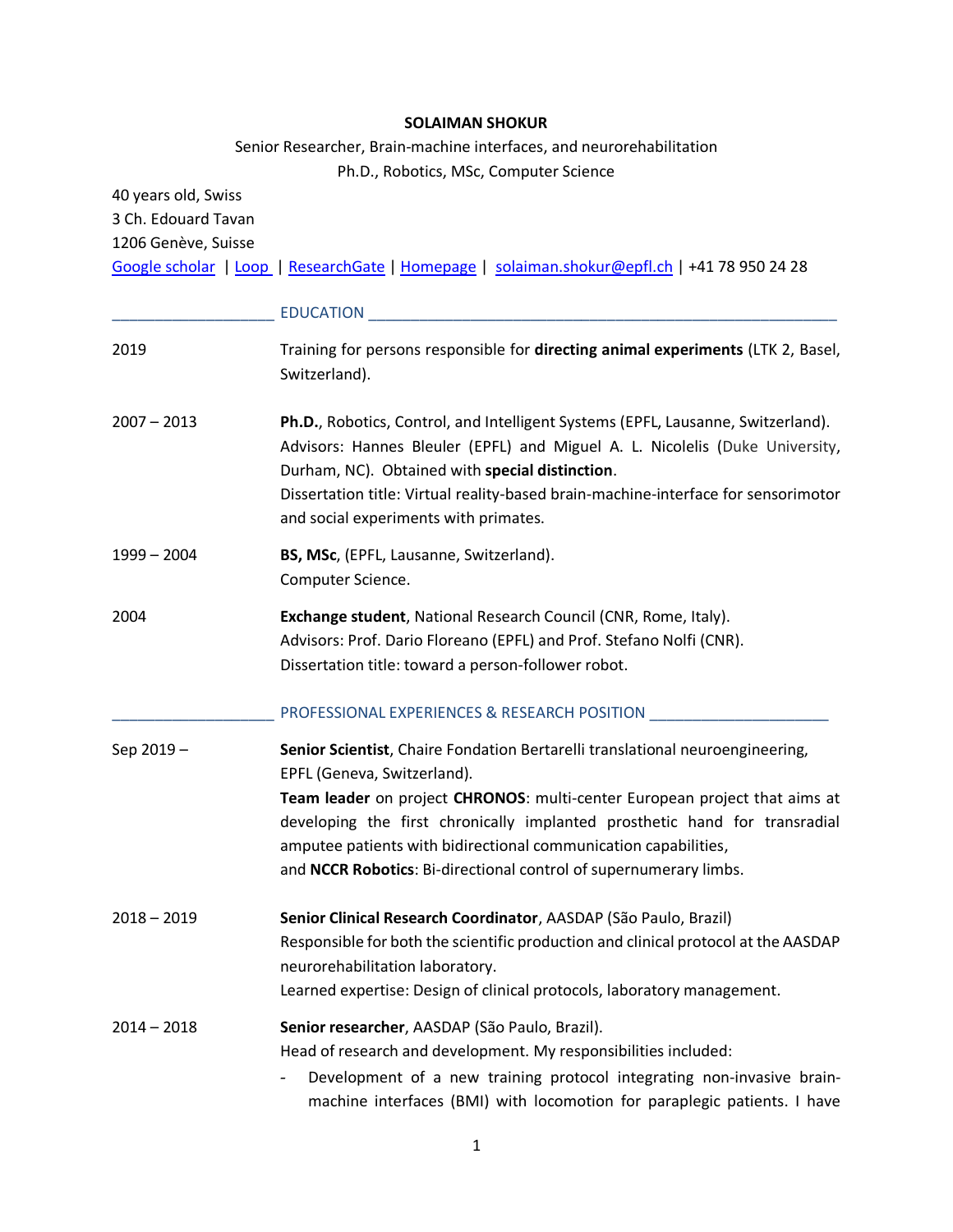supervised the tests and the validation of the protocol with 16 paraplegic patients for 36 months.

- I supervised the protocols, data analysis and scientific production (four papers, more than 20 abstracts) for both BMI-related and clinical data.
- I supervised five master students, three engineers, and ten undergraduate students.

Learned expertise: non-invasive brain-machine interfaces for neurorehabilitation.

# 2013 – 2014 **Postdoctoral associate,** Walk again project, ISD (Natal, RN, Brazil).

My responsibilities included:

- Implementation of virtual-reality based brain-machine interface platform for the training of paraplegic patients.
- Head of the engineering team, in charge of the system integration. The final setup included a brain-controlled exoskeleton.
- I represented the walk again project team on the field for the kick-off of the 2014 Soccer World Cup in São Paulo, Brazil, in front of 60'000 people. The kick was done by a paraplegic patient wearing an exoskeleton.

Learned expertise: system integration, non-invasive brain-machine interfaces (EEG), real-time systems.

- 2010 2012 **Visiting scientist**, Nicolelis Lab (Duke University, Durham, NC, USA).
	- Development and validation of a virtual-reality based brain-machine interface for rhesus monkeys.

Learned expertise: Neurophysiology (multi-unit recording, neural decoding), training of non-human primates, virtual reality, invasive brain-machine interfaces.

- 2007 2010 **Teaching assistant,** Laboratory of Robotics Systems (EPFL, Lausanne, Switzerland).
	- Supervision of two master and one undergraduate student.
	- Teaching assistant for *Static and Dynamic* course.
	- I was the responsible teacher for master course *Robotics and Assembling*.
- 2007 2009 **Scientist, Laboratory of Neural Ensemble Physiology** (EPFL) - Neurophysiology and gait analysis for quadrupedal locomotion with rats. Learned expertise: experimentation with rodents, neurophysiology, surgery for brain implants with rodents.
- 2005 2007 Au Petit Kutchi, Le Basilic, Geneva, Switzerland. Management of my family business, two restaurants + one wine bar, ten workers, 1.5M\$ turnover.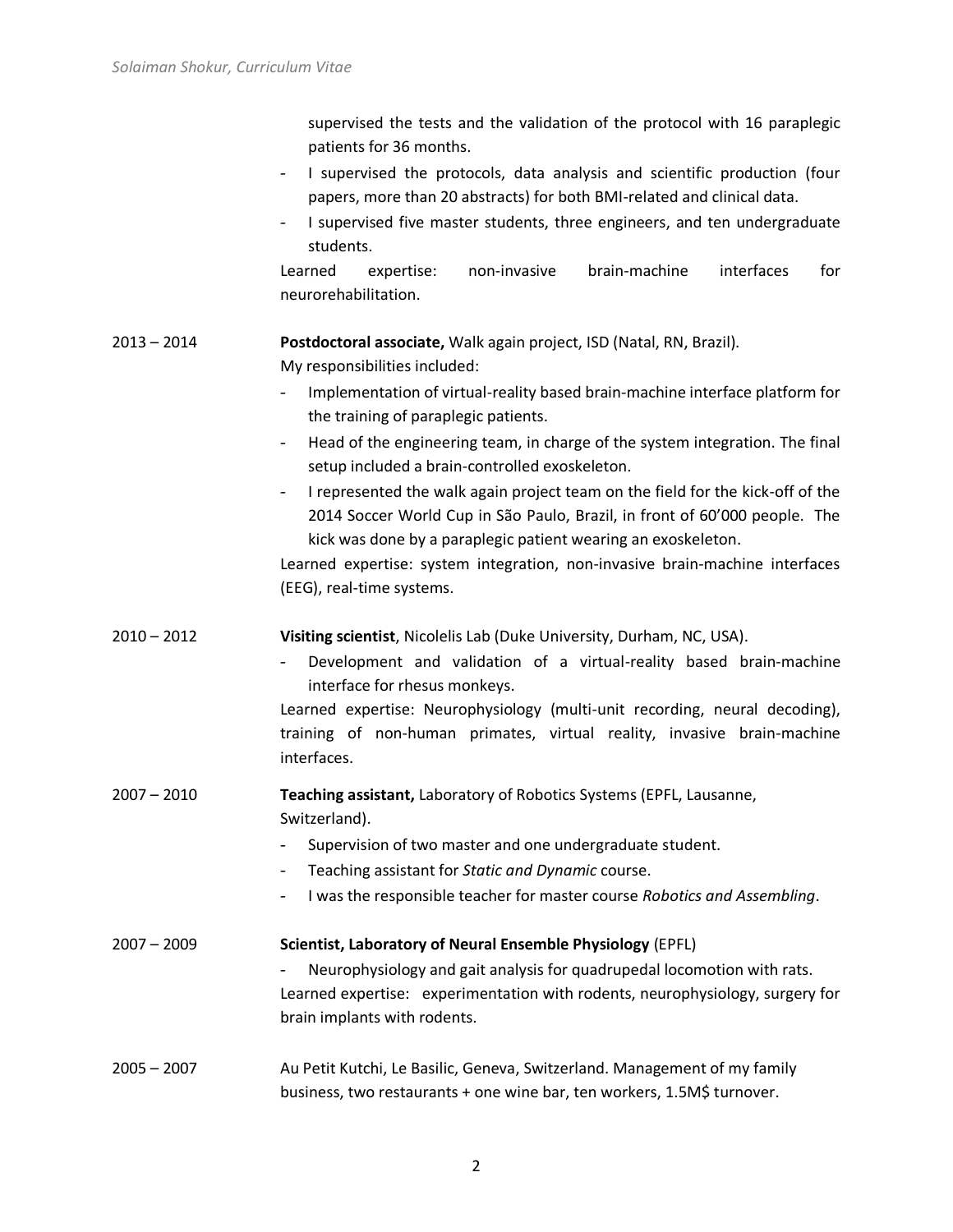2003 Student internship, Solar Energy and Building Physics Laboratory (EPFL) Validation of an algorithm for indoor temperature forecast for smart buildings.

|                        | <b>HONORS AND AWARDS</b>                                          |
|------------------------|-------------------------------------------------------------------|
| Jul 2019               | 2019 BCI award, Nominated.                                        |
| May 2014               | 2013 EPFL doctorate special distinction.                          |
| June 2013              | CNPq Junior Post-Doc scholarship                                  |
| Nov 2011               | Poster selected as 'Hot topic' for Society for Neuroscience 2011. |
|                        | <b>LANGUAGES</b>                                                  |
| French, Farsi, Italian | Trilingual                                                        |
| English, Portuguese    | Fluent                                                            |
| German                 | High School knowledge                                             |
|                        | PEER-REVIEWED JOURNAL PAPERS                                      |

J. E. O'Doherty, **S. Shokur \***, L. E. Medina, M. A. Lebedev, M. A. L. Nicolelis (2019). Creating a neuroprosthesis for active tactile exploration of textures. *Proceedings of the National Academy of Sciences*. https://doi.org/10.1073/pnas.1908008116

A. Selfslagh, **S. Shokur\***, D. S.F. Campos, A. R. C. Donati, S. Almeida, M. Bouri, M. A. L. Nicolelis (2018). Non-invasive, Brain-controlled functional electrical stimulation for locomotion rehabilitation in paraplegic patients. *Scientific reports* 9, no. 1 (2019): 6782.

**S. Shokur**, A.R. C. Donati, D. S. F. Campos, C. M. Gitti, G. Bao, D. Fischer, S. B. Almeida, V. A. S. Braga, P. B. Augusto, C. Petty, M. Lebedev, A. W. Song, M. A. L. Nicolelis (2018). Sensorimotor, visceral, and psychological improvement in chronic paraplegic ASIA A/B patients after a training integrating brainmachine interface, visuotactile feedback and locomotion. *PloS one* 13, no. 11 (2018): e0206464.

**S. Shokur**, S. Gallo, R. C. Moioli, A. R. C. Donati, E. Morya, H. Bleuler, M. A. L. Nicolelis (2016). Assimilation of virtual legs and perception of floor texture by complete paraplegic patients receiving artificial tactile feedback, *Scientific Reports***.** *6,* doi:10.1038/srep32293.

A. R. C. Donati, **S. Shokur**, E. Morya, D. S. F. Campos, R. C. Moioli, C. M. Gitti, P. B. Augusto, S. Tripodi, C. G. Pires, G. A. Pereira, F. L. Brasil, S. Gallo, A. A. Lin, A. K. Takigami, M. A. Aratanha, S. Joshi, H. Bleuler, G. Cheng, A. Rudolph, M. A. L. Nicolelis (2016). Long-Term Training with a Brain-Machine Interface-Based Gait Protocol Induces Partial Neurological Recovery in Paraplegic Patients. *Scientific Reports. 6*, 30383.

P. J. Ifft, **S. Shokur**, Z. Li, M. A. Lebedev, & M. A. L. Nicolelis (2013). A brain-machine interface enables bimanual arm movements in monkeys. *Science translational medicine, 5(210)*, 210ra154-210ra154.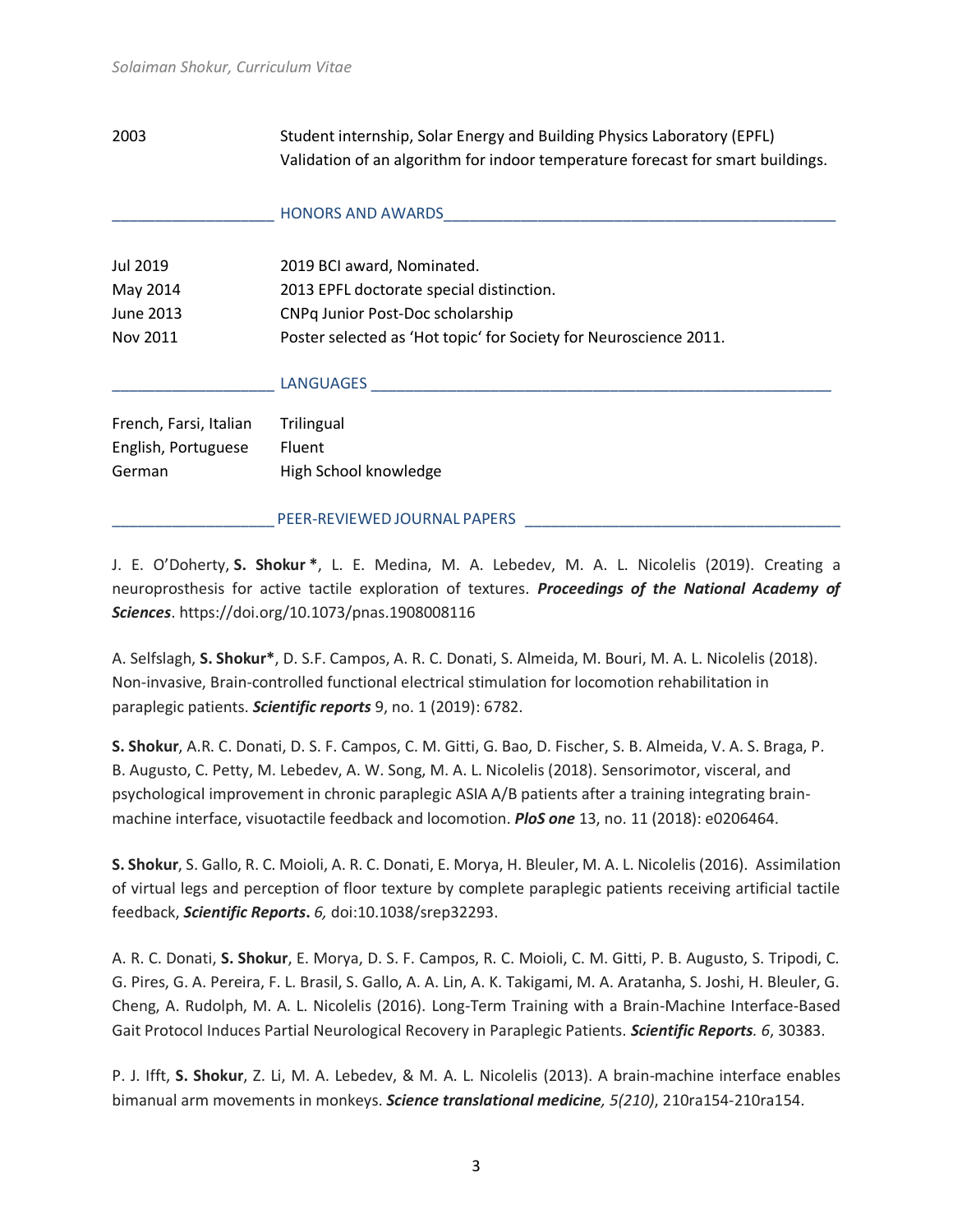**S. Shokur**, J. E. O'Doherty, J. A. Winans, H. Bleuler, M. A. Lebedev, & M. A. L. Nicolelis (2013). Expanding the primate body schema in the sensorimotor cortex by virtual touches of an avatar. *Proceedings of the National Academy of Sciences*, 110(37), 15121-15126.

J. E. O'Doherty, M. A. Lebedev, P. J. Ifft, K. Z. Zhuang, **S. Shokur**, H. Bleuler, & M. A. L. Nicolelis (2011). Active tactile exploration using a brain-machine-brain interface. *Nature*, 479(7372), 228-231.

#### \_\_\_\_\_\_\_\_\_\_\_\_\_\_\_\_\_\_\_ CONFERENCE PAPERS \_\_\_\_\_\_\_\_\_\_\_\_\_\_\_\_\_\_\_\_\_\_\_\_\_\_\_\_\_\_\_\_\_\_\_\_\_\_\_\_\_\_\_\_\_\_\_

B. Mohamed, A. Selfslagh, D. Campos, S. Yonamine, A.R.C Donati, and **S. Shokur** (2019). "Closed-Loop Functional Electrical Stimulation for Gait Training for Patients with Paraplegia." *In 2018 IEEE International Conference on Robotics and Biomimetics (ROBIO)*, pp. 1489-1495. IEEE.

B. Hannes, T. Vouga, A. Ortlieb, R. Baud, J. Fasola, J. Olivier, **S. Shokur**, and M. Bouri (2018). Exoskeletons as Mechatronic Design Example. *New Trends in Medical and Service Robotics*, pp. 109-117. Springer, Cham.

D. J. Zielinski, R. P. McMahan, **S. Shokur**, E. Morya, and R. Kopper (2014). Enabling Closed-Source Applications for Virtual Reality via OpenGL Intercept-based Techniques. *SEARS, pp. 1–6*.

A. Sengul, **S. Shokur**, and H. Bleuler (2013). Brain Incorporation of Artificial Limbs and Role of Haptic Feedback. *New Trends in Medical and Service Robots*. Springer International Publishing, 2014. 257-268.

M. Hara, **S. Shokur**, A. Yamamoto, T. Higuchi, R. Gassert, H. Bleuler (2010). Virtual Environment to Evaluate Multimodal Feedback Strategies for Augmented Navigation of the Visually Impaired. *32nd Annual International Conference of the IEEE Engineering in Medicine and Biology Society (EMBC)*, Buenos Aires, Argentina

L. Righetti, **S. Shokur**, and M. S. Capcarrere (2003). Evolution of fault-tolerant self-replicating structures. *In European Conference on Artificial Life VIII (ECAL'03)*, pages 278–288, Berlin.

### $\blacksquare$  ABSTRACTS  $\blacksquare$

E. Alho, **S. Shokur**, S. Yamauti, D. Campos, Y. Shan, G. Shan, J. Lu, W. Song, Y. Tang, G. Zhao, M. A. Nicolelis (2019). Surface-based morphometric brain analysis in paraplegic patients after training with brainmachine interfaces, visuo-tactile feedback and assisted locomotion. *In 49th Society for Neuroscience Meeting, Chicago, IL*.

**S. Shokur**, D. Schwarz, D. S. F. Campos, A. C. Donati, G. Bao, N. M. P. C. Rios, A. Lin, A. Takigami, M. A. Aratanha, S. Y. Yamauti, S. S. Joshi, R. C. Moioli, F. L. Brasil, E. Morya, M. A. Nicolelis (2019). Validation of an assistive-oriented and rehabilitative-oriented brain-machine interface paradigm for locomotion restoration in a group of patients with chronic complete spinal cord injury. *In 49th Society for Neuroscience Meeting, Chicago, IL*.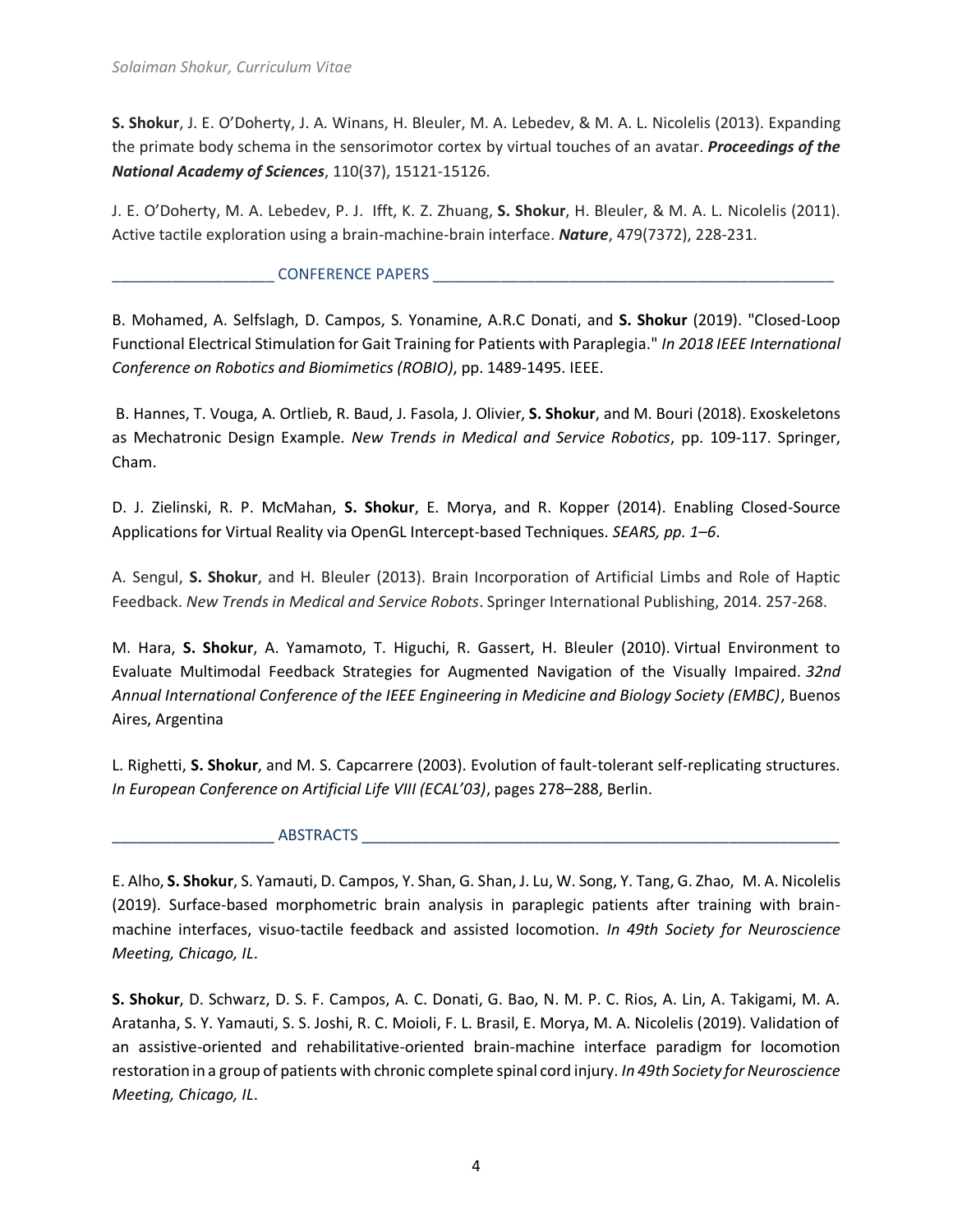#### \_\_\_\_\_\_\_\_\_\_\_\_\_\_\_\_\_\_\_ ABSTRACTS (continue) \_\_\_\_\_\_\_\_\_\_\_\_\_\_\_\_\_\_\_\_\_\_\_\_\_\_\_\_\_\_\_\_\_\_\_\_\_\_\_\_\_\_\_\_\_\_

**S. Shokur**, F. Asnis, S. Almeida, M.A.L. Nicolelis (2018). The peripersonal space representation in paraplegic patients depends on the level of lower-limb residual neurological functions. *In 48th Society for Neuroscience Meeting*, San Diego, CA.

T. Vouga, A. Ortlieb, R. Baud, J. Fasola, J. Olivier, **S. Shokur**, M. Bouri (2018). Personalized Exoskeleton Development: Three Examples. *BCNAE: Body Consciousness in Natural and Artificial Environments*. Reutlingen, Germany.

**S. Shokur**, A. R. C. Donati, M. A. L. Nicolelis (2017). Long-term training with non-invasive brain machineinterfaces and locomotion promotes neurological improvement in patients with chronic complete paraplegia: a pilot clinical trial. *In 47th Society for Neuroscience Meeting*. Washington, DC.

A. Selfslagh, **S. Shokur**, A. R. C. Donati, D. S. F. Campos, S. B. de Almeida, N. Padula, H. Bleuler, M. Bouri, M. A. L. Nicolelis (2017). Locomotion training with closed-loop brain-machine interface and lower-limb functional electrical stimulation for complete paraplegic patients. *In 47th Society for Neuroscience Meeting*. Washington, DC.

A. R. C. Donati, **S. Shokur**, D. S. F. Campos, M. A. L. Nicolelis (2017). Development of a New Motor Assessment for Spinal Cord Injury Patients. *In International Neurorehabilitation Symposium (INRS)*, London.

D. S. F. Campos, A. Selfslagh, **S. Shokur**, A. R. C. Donati, D. Fischer, M. Bouri, H. Bleuler, M. A. L. Nicolelis (2017). Developing a new synergic muscle contraction gait model produced by surface functional electrical stimulation (FES) in humans after complete spinal cord injury (SCI). *In Annual Meeting of the International Functional Electrical Stimulation Society (IFESS)*, London.

M. A. L. Nicolelis, A. R. C. Donati, **S. Shokur**, E. Morya (2016). Brain-machine-interface based neurorehabilitation induces partial neurological recovery in paraplegic patients. *In 9TH World Congress for neurorehabilitation*, Philadelphia, PA.

A. R. C. Donati, **S. Shokur**, D. S. F. Campos, C. G. Pires, D. Fischer, E. Morya, M. A. L. Nicolelis (2016). Improvement of trunk stability in chronic paraplegic patients after long-term training with robotic orthotic trainers. *In 9TH World Congress for neurorehabilitation*, Philadelphia, PA.

**S. Shokur**, A. R. C. Donati, R. C. Moioli, M. A. L. Nicolelis (2016). Tactile feedback restoration using sensory substitution in chronic paraplegic patients. *In 9TH World Congress for neurorehabilitation*, Philadelphia, PA.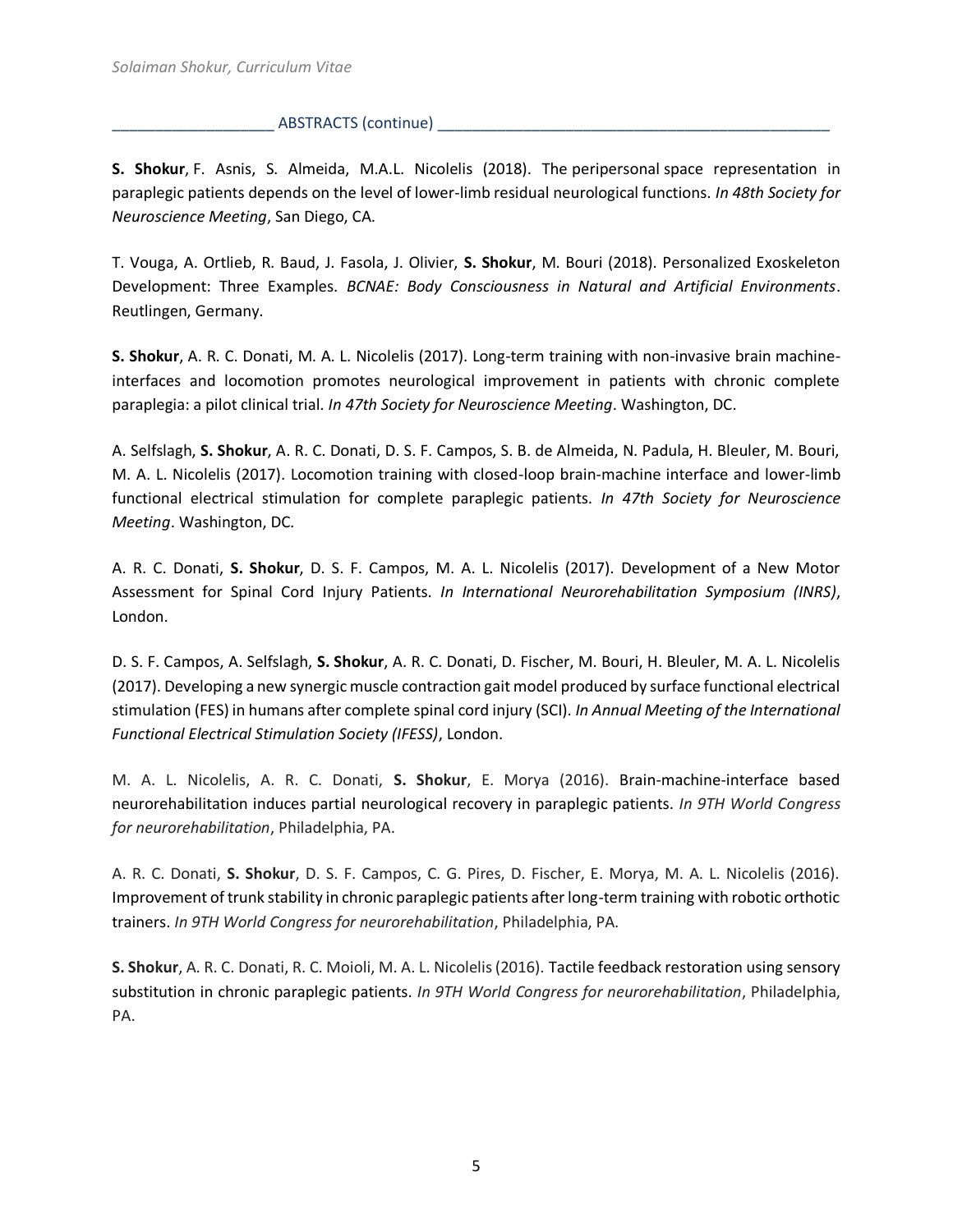### ABSTRACTS (continue)

**S. Shokur**, A. R. C. Donati, D. S. F. Campos, D. Fischer, P. B. Augusto, C. M. Gitti, G. Bao, E. Morya, M. A. L. Nicolelis (2016). Partial sensorimotor recovery in chronic complete spinal cord injury patients following a 24-month neuro-rehabilitation training with brain-machine interface controlled virtual and robotic gait devices. *In 46th Society for Neuroscience Meeting*, San Diego, CA.

A. Essig, **S. Shokur**, A. Schaller, S. Gallo, A. R. C. Donati, G. Bao, M. Bouri, H. Bleuler, M. A. L. Nicolelis (2016). Measuring lower limb peripersonal space in spinal cord injury patients using an audio-tactile stimulation. *In 46th Society for Neuroscience Meeting*, San Diego, CA.

D. S. F. Campos, A. R. C. Donati, D. Fischer, **S. Shokur**, M. A. L. Nicolelis (2016). Active Rehabilitation program for motor complete spinal cord injury: impact on motor neurological recovery. *In XXV Congresso Brasileiro de Medicina Física e Reabilitação*, São José do Rio Preto, SP, Brazil.

P. B. Augusto, C. M. Gitti, A. R. C. Donati, **S. Shokur**, M. A. L. Nicolelis (2016). Changes in body image after training with virtual reality for patients with chronic spinal cord injury. *In XXV Congresso Brasileiro de Medicina Física e Reabilitação*, São José do Rio Preto, SP, Brazil.

V. A. Sousa Braga, A. R. C. Donati, **S. Shokur**, M. A. L. Nicolelis (2016). Improvement of bowel functions in patients with chronic spinal cord injury following a long-term neurorehabilitation training. *In XXV Congresso Brasileiro de Medicina Física e Reabilitação*, São José do Rio Preto, SP, Brazil.

**S. Shokur**, S. Gallo, R. Moioli, M. Bouri, E. Morya, H. Bleuler, M. A. L. Nicolelis (2015). Inducing paraplegic patients to perceive distinct ground textures using tactile feedback generated by virtual feet. *In Society for Neuroscience 45nd Annual Meeting*, Chicago, IL.

F. L. Brasil, **S. Shokur**, R. C. Moioli, A. R. C. Donati, E. Morya, M. A. L Nicolelis (2015). Walk using single leg *control at BMI driven exoskeleton. In Society for Neuroscience 45nd Annual Meeting*, Chicago, IL.

M. A. Aratanha, S. Shokur, F. Brasil, A. R. C. Donati, S. Gallo, E. Morya, M. A. L Nicolelis (2015). Closed loop brain controlled avatar training for locomotion with spinal cord injured patients. *In Society for Neuroscience 45nd Annual Meeting,* Chicago, IL.

A. R. C. Donati, **S. Shokur**, E. Morya, C. Gitti, P. Augusto, G. Dias, D. Campos, D. Yoshihara, M.A.L Nicolelis (2015). Twelve months of physical rehabilitation protocol integrating brain controlled locomotor training and tactile feedback for patients with chronic spinal cord Injury. *In Society for Neuroscience 45nd Annual Meeting*, Chicago, IL.

R. Moioli, **S. Shokur**, S. Gallo, F. Brasil, E. Morya, M. Nicolelis (2015). Cortical incorporation of virtual legs in Spinal Cord Injured patients. *In Society for Neuroscience 45nd Annual Meeting*, Chicago, IL.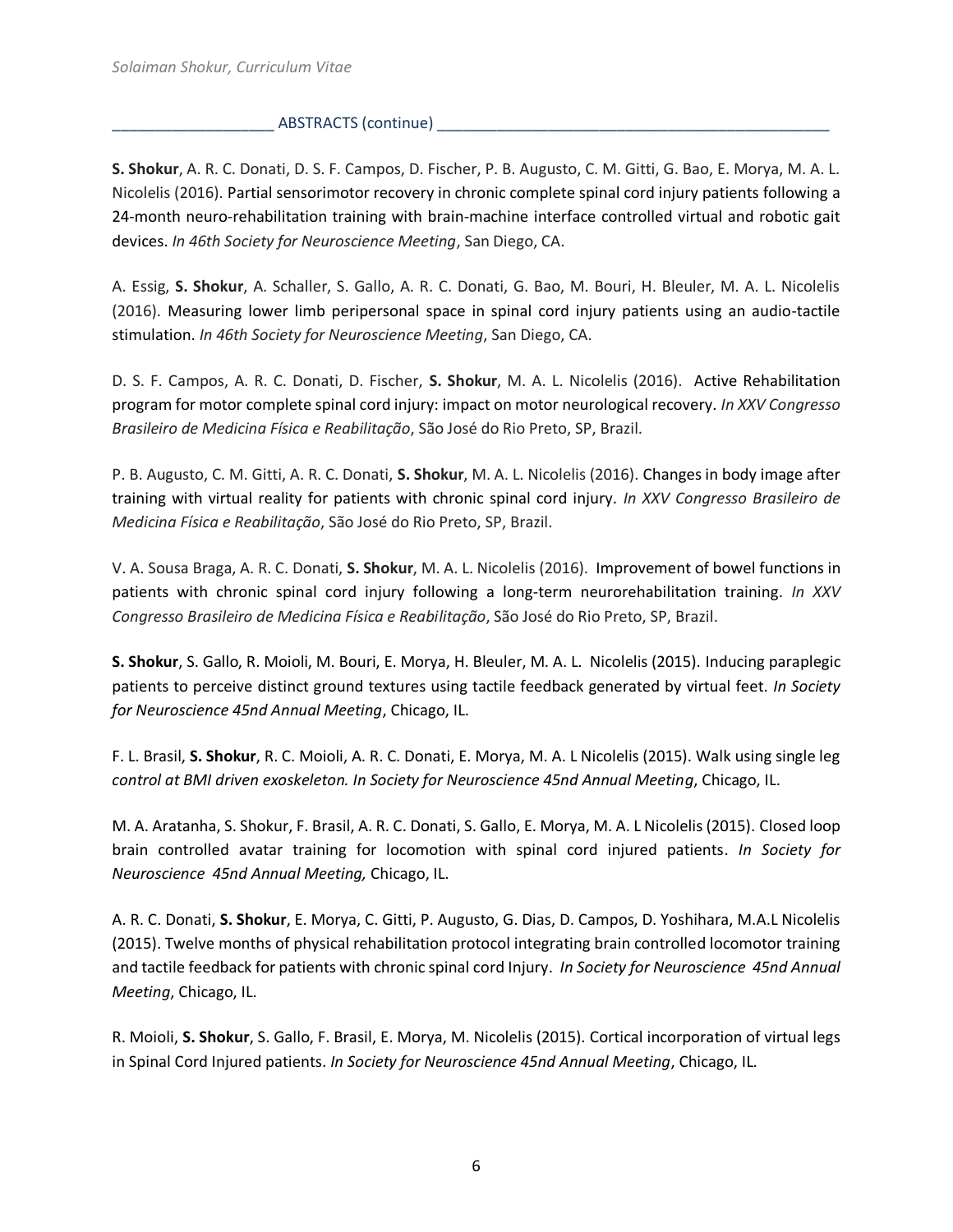#### ABSTRACTS (continue)

M. A.L. Nicolelis, **S. Shokur**, A. Lin, R. Moioli, F. Brasil, N. Peretti, K. Fast, A. Takigami, E.Morya, G. Cheng, L. Sawaki, R. Kopper, D. Schwarz, S. Gallo, M. Lebedev, S. Joshi, H. Bleuler, A. Rudolph. The Walk Again Project: Using a Brain-Machine Interface for establishing a bi-directional Interaction between paraplegic subjects and a lower limb exoskeleton (2014). *In Society for Neuroscience 44nd Annual Meeting,* Washington, DC.

F. L. Brasil, R. C. Moioli, **S. Shokur**, K. Fast, A. L. Lin, N. A. Peretti, A. Takigami, K. Lyons, D. J. Zielinski, L. Sawaki, S. Joshi, E. Morya, M. A. L. Nicolelis. The Walk Again Project: an EEG/EMG training paradigm to control locomotion (2014). *In Society for Neuroscience 44nd Annual Meeting*, Washington, DC.

A. Lin, D. Schwarz, R. Sellaouti, **S. Shokur**, R. C. Moioli, F. L. Brasil, K. R. Fast, N. A. Peretti, A. Takigami, S. Gallo, K. Lyons, P. Mittendorfer, M. Lebedev, S. Joshi, G. Cheng, E. Morya, A. Rudolph, M. Nicolelis (2014). The walk again project: brain-controlled exoskeleton locomotion. *In Society for Neuroscience 44nd Annual Meeting,* Washington, DC.

R. C. Moioli, F. L. Brasil, **S. Shokur**, A. L. Lin, K. Fast, N. Peretti, A. Takigami, D. Schwarz, E. Morya, M. A. L. Nicolelis (2014). The Walk Again Project: Analysis of brain activity of spinal cord injury patients during training with a BMI. *In Society for Neuroscience 44nd Annual Meeting*, Washington, DC.

A. Ramakrishnan, P. J. Ifft, Z. Li, **S. Shokur**, M. A. Lebedev, M. A. L. Nicolelis (2014). [Brain-machine interface](http://www.abstractsonline.com/Plan/ViewAbstract.aspx?sKey=37686423-d77d-4780-80bb-4109f84f84ff&cKey=dffcf6dc-6501-47f1-8e5e-aae370462589&mKey=8d2a5bec-4825-4cd6-9439-b42bb151d1cf) [featuring cooperation and social interaction.](http://www.abstractsonline.com/Plan/ViewAbstract.aspx?sKey=37686423-d77d-4780-80bb-4109f84f84ff&cKey=dffcf6dc-6501-47f1-8e5e-aae370462589&mKey=8d2a5bec-4825-4cd6-9439-b42bb151d1cf) *In Society for Neuroscience 43nd Annual Meeting*, San Diego, CA.

P. Ifft, **S. Shokur**, M. Lebedev, Z. Li and and M. A. L. Nicolelis (2012). Bimanual brain-machine interface. *In Society for Neuroscience 42nd Annual Meeting*, New Orleans, LA.

**S. Shokur**, J.A. Winans, J.E. O'Doherty, M. A. Lebedev, H. Bleuler and M. A. L. Nicolelis. (2012). Beyond the homunculus: Visual responses of primary somatosensory cortex (S1) neurons to virtual touch of a virtual arm. *In Society for Neuroscience 42nd Annual Meeting*, New Orleans, LA.

**S. Shokur**, P. Ifft, M. A. Lebedev, H. Bleuler and M. A. L. Nicolelis (2011). Social interaction probed by reaching to face images: Rhesus monkeys consider a textured monkey avatar as a conspecific. *Society for Neuroscience 41nd Annual Meeting*, Washington, DC.

A. Tate, **S. Shokur**, H. Bleuler, and M. A. L. Nicolelis (2008). Predicting locomotor activity via neural ensemble recordings in the primary motor cortex in rats. *Society for Neuroscience 38th Annual Meeting*, San Diego, CA.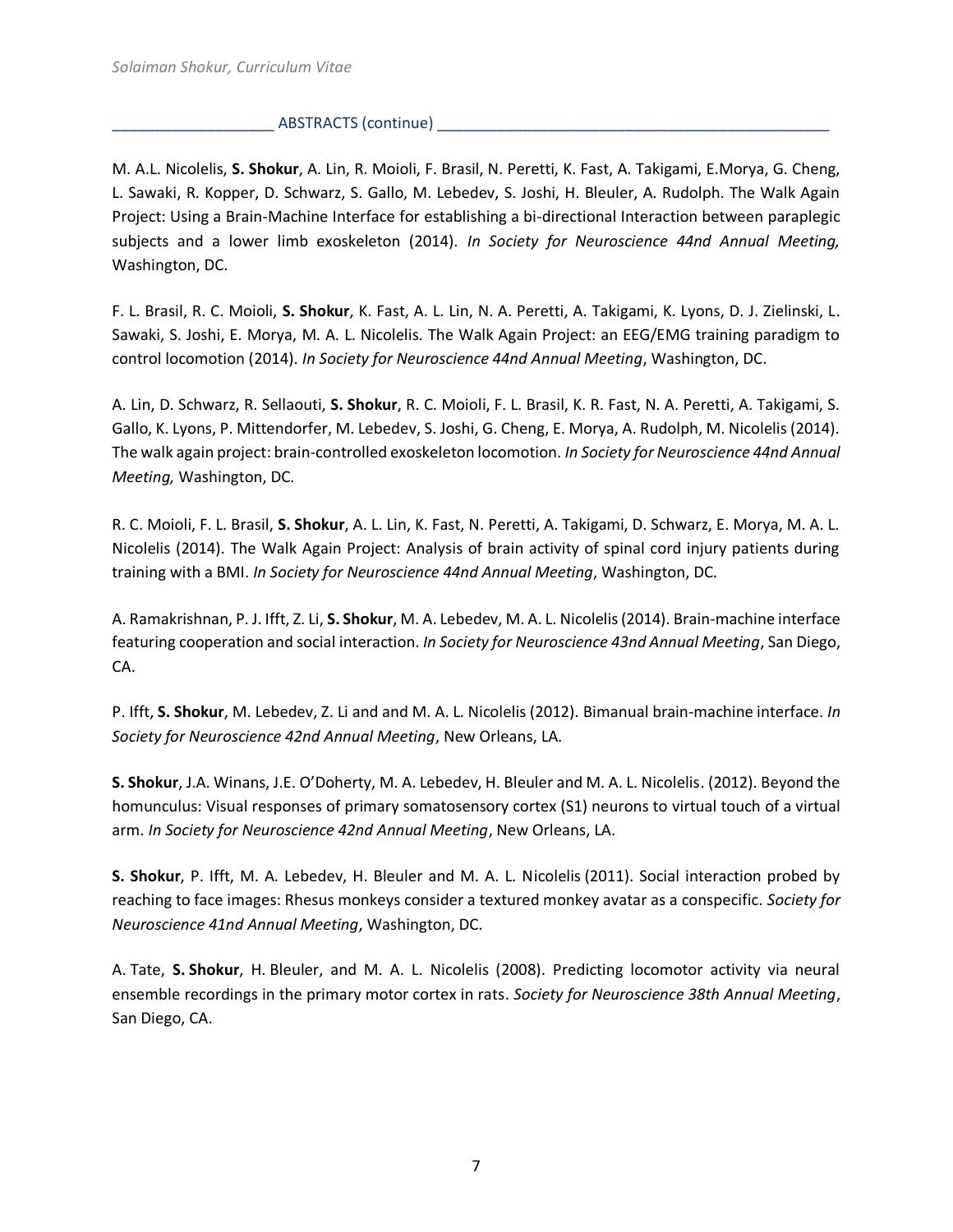**S. Shokur**, A. J. Tate, H. Bleuler, and M. A. L. Nicolelis (2008). Gait pattern prediction via bilateral neural ensemble recordings in motor cortex in rats. *In* 6th FENS Forum of European Neuroscience *(FENS)*, Geneva, Switzerland.

|          | TALKS AND SCHOLARLY PRESENTATIONS                                                                                                                                                                                                                                 |
|----------|-------------------------------------------------------------------------------------------------------------------------------------------------------------------------------------------------------------------------------------------------------------------|
| Mar 2019 | Invited speaker. (Host: Dr. Hugo Peluffo). Neurotrauma 2019 Institut Pasteur de<br>Montevideo, Uruguay.                                                                                                                                                           |
| Feb 2019 | (Host: Prof. Hannes Bleuler).Laboratory of Robotics<br>Symposium speaker.<br>Systems. Weisshorn, Switzerland.                                                                                                                                                     |
| Dec 2018 | Invited speaker. (Host: Prof. Marcelo Becker). IEEE Robotics and Automation<br>Society - RAS. PIE2, University of Sao Paulo, Brazil.                                                                                                                              |
| Dec 2018 | Symposium speaker. (Host: Prof. Rómulo Fuentes). Instituto de Neurociências<br>BNI, University of Chile, Santiago, Chile.                                                                                                                                         |
| Sep 2018 | Invited speaker (Host: Prof Riener). Sensorimotor improvements in chronic<br>complete paraplegic patients after a training integrating brain-machine<br>interfaces, visuotactile feedback and locomotion. Sensory-motor systems lab,<br>ETH, Zurich, Switzerland. |
| Aug 2018 | Keynote speaker (Host: Asociación Nacional de Estudiantes de Bioquímica). XXXV<br>National Congress of Biochemistry, Santiago, Chile.                                                                                                                             |
| Sep 2017 | Invited speaker (Host: Dr. Marcelo Ricardo de A. Sartori). Brain-Machine<br>Interfaces based neuro-rehabilitation and sensory substitution. Hospital AACD,<br>São Paulo, Brazil                                                                                   |
| May 2017 | Invited speaker (Host: Prof. Adriano Siqueira). Brain-Machine Interfaces based<br>neuro-rehabilitation and sensory substitution with spinal cord injury patients.<br>Universidade de São Paulo, USP - São Carlos, São Carlos, Brazil                              |
| May 2017 | Invited Speaker. Walk Again Project. From São Paulo to the world: neuroscience,<br>robotics and virtual reality revolutionizing treatment for paraplegia. Swissnex,<br>São Paulo, Brazil.                                                                         |
| Mar 2017 | Invited speaker (Host: Prof. Jean Fabre). Brain-machine interfaces-based neuro-<br>rehabilitation and sensory substitution. Department of Neurology and<br>neurosurgery, Universidade Federal de São Paulo, São Paulo, Brazil.                                    |
| Nov 2016 | Symposium speaker: Sensory substitution and changing in body schema<br>representation. Institute of Psychiatry FMUSP, São Paulo, Brazil                                                                                                                           |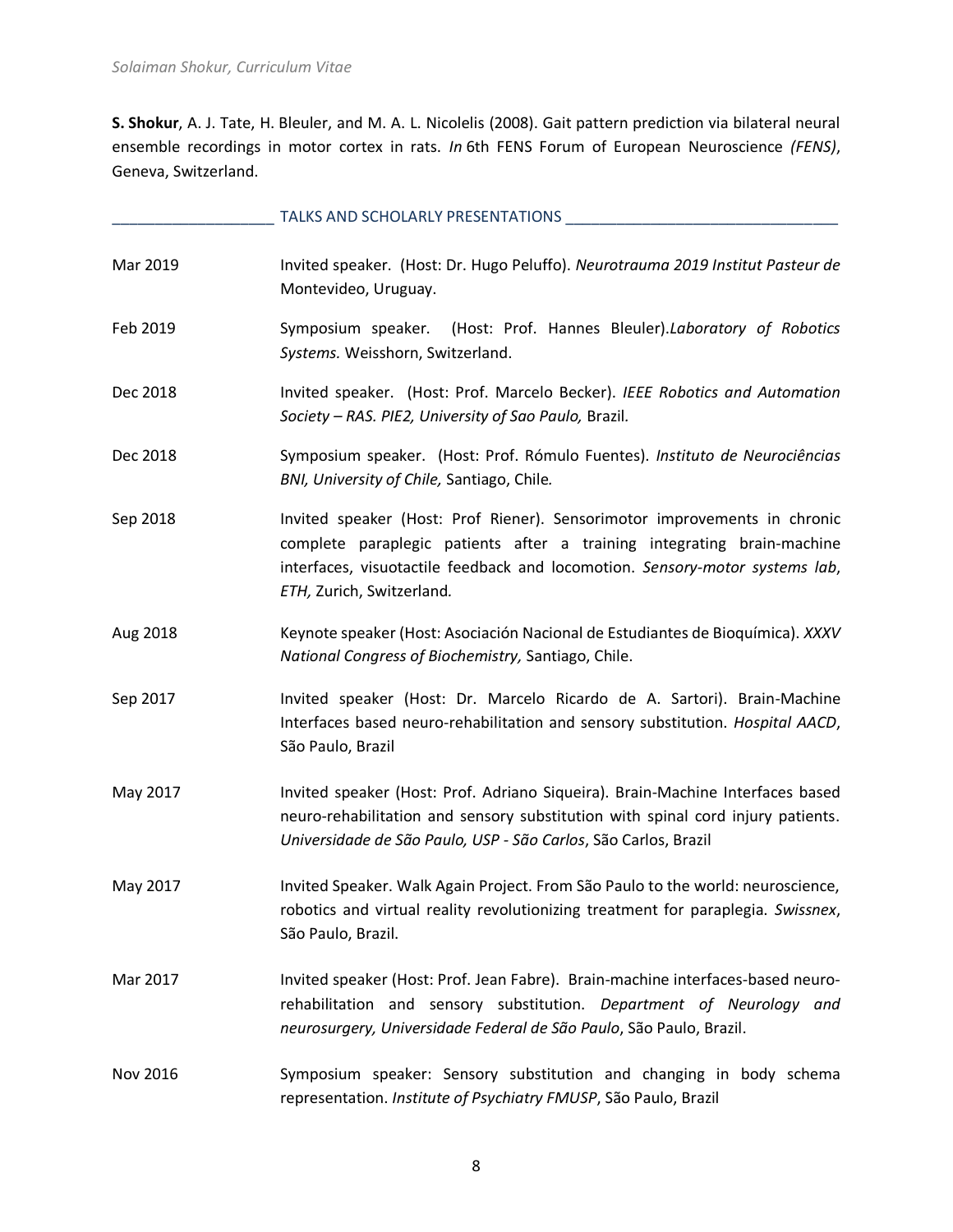\_\_\_\_\_\_\_\_\_\_\_\_\_\_\_\_\_\_\_ TALKS AND SCHOLARLY PRESENTATIONS (continue) \_\_\_\_\_\_\_\_\_\_\_\_\_\_\_\_\_\_\_\_\_\_\_

| Jan 2016         | Invited speaker (Host: Prof. Hannes Bleuler). Walk assistance for paraplegics with<br>haptic feedback. LNCO - LSRO - RELAB workshop, Leysin, Switzerland                                                             |
|------------------|----------------------------------------------------------------------------------------------------------------------------------------------------------------------------------------------------------------------|
| August 2014      | Invited speaker (Host: Prof Benabid). Brain-machine interfaces: Closing the Loop,<br>Clincatec, Grenoble, France                                                                                                     |
| June 2014        | Invited speaker (Host: Dr. Mohamed Bourri). A Brain Controlled Exoskeleton for<br>the opening of the 2014 Soccer World Cup. New Trends in Medical and Service<br>Robots, MeSRoB, EPFL, Lausanne, Switzerland         |
| Sep 2013         | Symposium speaker. A brain-controlled avatar. Walk-again project symposium,<br>Hospital AACD, São Paulo, Brazil                                                                                                      |
| <b>June 2013</b> | Invited speaker (Host: Prof. Olaf Blanke). Virtual reality-based brain-machine<br>interface. Laboratory of Cognitive Neuroscience, EPFL, Lausanne, Switzerland                                                       |
| <b>July 2013</b> | Symposium Speaker. Brain Incorporation of artificial limbs and the role of haptic<br>feedback. New Trends in Medical and Service Robots, MeSRoB, Belgrade, Serbia                                                    |
| May 2013         | Invited speaker (Host: Dr. Holger Franz Sperdin). Brain-machine interfaces and<br>virtual reality with primates. Hospital Universitaire de Genève, Geneva,<br>Switzerland                                            |
| May 2013         | Invited speaker (Host Prof: Roger Gassert). Brain-machine interfaces and<br>incorporation of virtual limbs. Rehabilitation engineering lab, ETH, Zurich,<br>Switzerland                                              |
| February 2013    | Retreat speaker. Virtual reality-based brain-machine-interface for sensorimotor<br>and social experiments with monkeys, Leysin, Switzerland                                                                          |
| September 2010   | Symposium speaker. Virtual Environment to Evaluate Multimodal Feedback<br>Strategies for Augmented Navigation of the Visually Impaired. Annual<br>International Conference of the IEEE EMBC, Buenos Aires, Argentina |
| June 2009        | Speaker. Brain-computer interfaces. 5th International surgery course Hospital<br>Universitaire de Genève, Geneva, Switzerland                                                                                        |
| November 2008    | Speaker. Neuroprosthetics at EPFL. 4th Geneva International Robotic and surgery<br>course, Hospital Universitaire de Genève, Geneva, Switzerland                                                                     |
| May 2007         | Invited speaker (Host Valerio Pellizzari), Festival Vicino Lontano, Udine, Italy                                                                                                                                     |